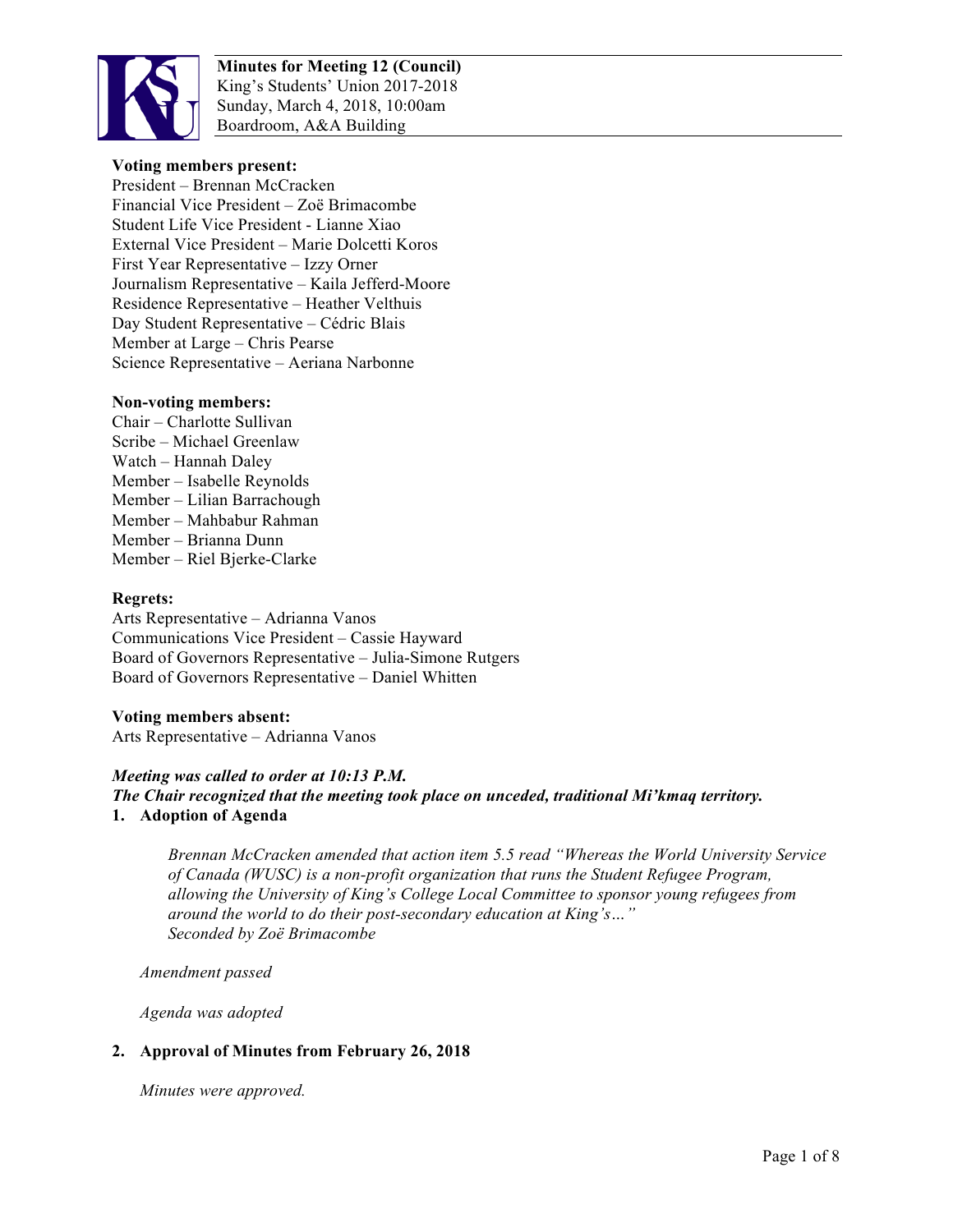

### **3. Oral Reports and Goals of Councillors**

Chris said that he has done outreach for pads are rad workshop,the photo campaign to reduce tuition fees, feedback for the chaplain and dean.

Aerianna said that he tabled with Chris for the pads are rad

Cedric said that he has sat on the Canadian search committee for a new dean. He said that the DSS ran successful candy gram event, brought 30 students to Sugarmoon farms, and that he was very pleased.

Kaila said that she has done outreach to reduce tuition fees, she will be attending the academic committee meeting and fighting for reducing fees for Journalism students and access to Adobe products. There will be a J-school round table on March  $13<sup>th</sup>$  at 4:00 in classroom three for fee reduction.

Izzy said that she has a quote for fyp t-shirt, outreach for the new Chaplain, helped with black history month in Wardy, and poetry reading.

Cedric asked for the quote

Izzy Ortner said the quote will be "I would love to bathe in this thought" – Daniel Brandes

#### **4. Reports of the Executive Committee and Election Results (Attached)**

4.1. Report of the President

Zoë Brimacombe thanked Brennan McCracken for all of his work.

Marie Dolcetti Koros thanked Brennan McCracken for an amazing time in office.

- 4.2. Report of the Student Life Vice President
- 4.3. Report of the Financial Vice President

Marie Dolcetti Koros said that she loves Zoë Brimacombe and thanked her for all of her work, and that she puts everything into her job. Marie said that she is in awe of the amount of work that Zoë does.

Brennan McCracken thanked Zoë Brimacombe for all her work.

Zoë Brimacombe said that she is sad to leave but happy to leave on a great year.

4.4. Report of the External Vice President

Marie Dolcetti Koros added that the roundtable discussions can sometimes be frustrating, but the people who were there did a fantastic job.

Zoë Brimacombe said that she is proud of Marie.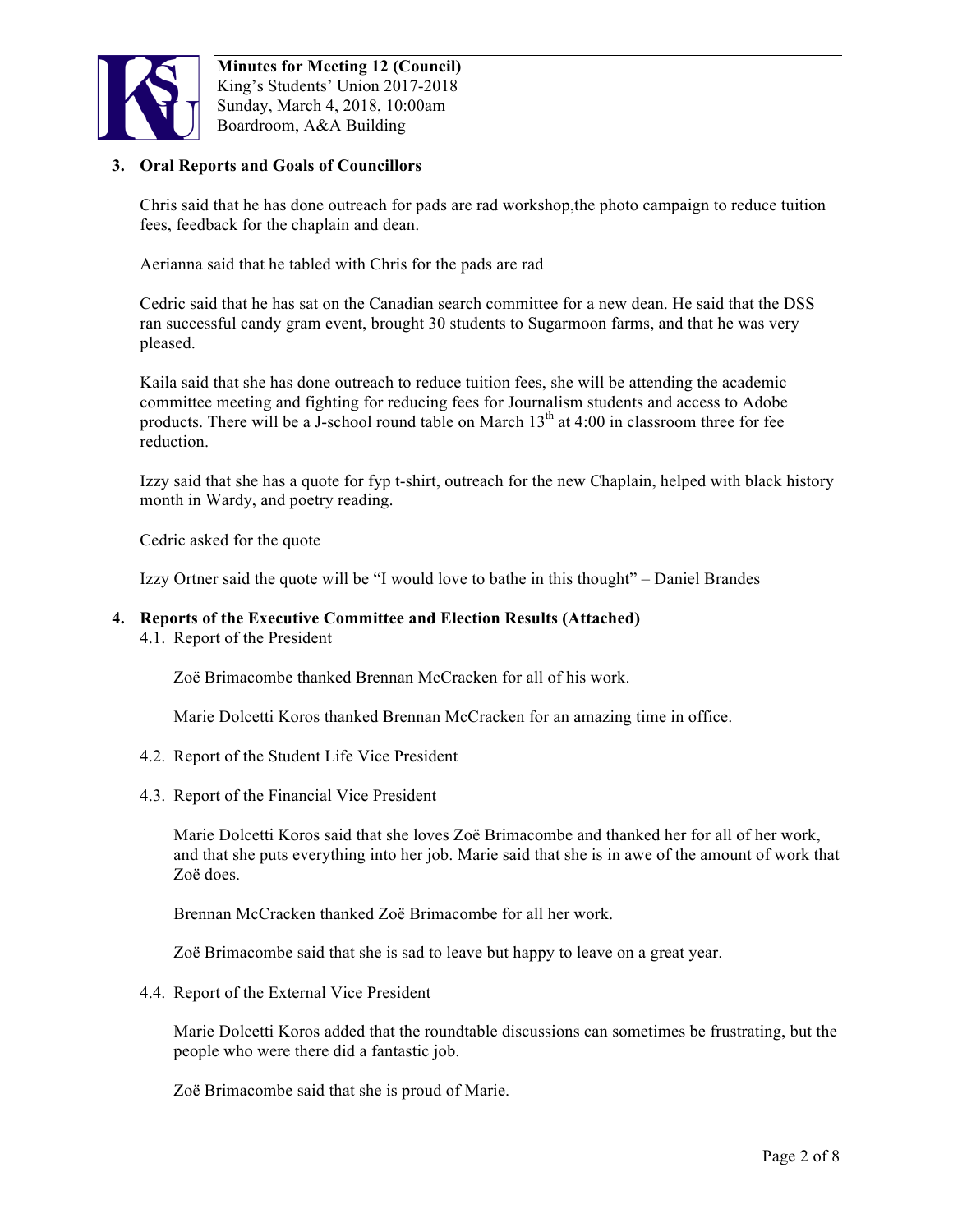

4.5. Results of the 2018 Executive and BOG Elections

Brennan McCracken said to email cro@ksu.ca if anyone had questions.

## **5. Action Items**

5.1. BIRT the King's Feminist Collective receive \$111.52 in contingent funding to purchase drinks and snacks for a Self-Care Night on March 7, 2018. *(Tabled from February 26, 2018 Meeting) Moved by Zoe Brimacombe Finance Committee recommends approval* 

Zoë Brimacombe said that this motion was tabled at the last meeting because the King's Feminist Collective changed the date of the event, and because Finance Committee wasn't sure about the funding request. Zoë said that she got in touch and had a meeting with them and they thought the request seemed high for the amount of students they were anticipating. The KFC said that the students number was a rough estimate, also, they wanted to have healthy foods; not chips. Since the initial funding request, more people have come forward to make food and they don't feel although they need that much funding. There was an agreement made that they won't spend all of this funding, just a reimbursement for what they do spend, and that the full amount will not be spent.

*Motion passed.* 

5.2. BIRT the King's Feminist Collective receive \$94 in contingent funding to purchase craft supplies for a Self-Care Night on March 7, 2018. *(Tabled from February 26, 2018 Meeting) Moved by Zoe Brimacombe Finance Committee recommends amendment*

Zoë Brimacombe said that this motion was tabled at the last meeting for the same reasoning as action item 5.1, but this request is for the art supplies. Finance Committee had questions; Zoë was able to figure out that a lot of things outlined in the budget could be borrowed by the KSU office, reduce and reuse!

*Zoë Brimacombe amended the funding request read "\$56.50" Seconded by Brennan McCracken*

*Amendment passed*

*Motion passed*

*5.3.* BIRT the following referendum question appear on a ballot to be posed to the general members of the King's Students' Union on March 19-20, 2018:

"Whereas the levy for the Nova Scotia Public Research Interest Group (NSPIRG) has not increased since it was instituted in 2012; and

Whereas an increase in levy funding would allow NSPIRG to increase capacity for projects, campaigns, student research, student employment, funding and outreach to diverse groups of students; and

Whereas this levy increase will support the sustainability and future growth of NSPIRG; Do you support increasing the Nova Scotia Public Research Interest Group (NSPIRG) levy by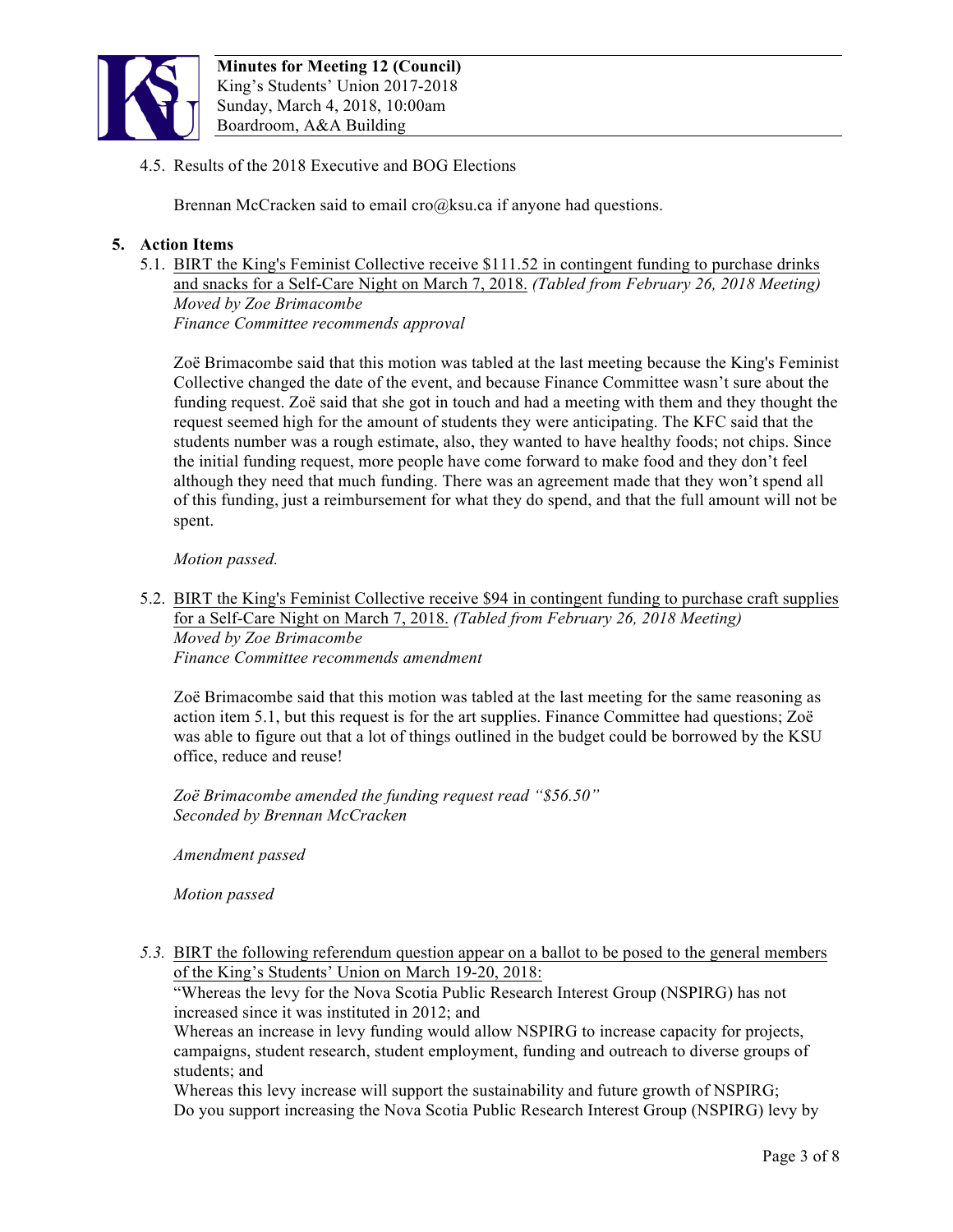

\$1.50 per semester for full-time students to a total of \$4.50 per semester?

Yes No" *Moved by Lily Barraclough*

Lily Barraclough said that NSPIRG does community student grants for social and environmental justice action projects. They are looking to increase levy because of minimum wage, to provide part-time employment for students, and to increase the student research grant available in order to budget to fund student research on campus.

Brennan McCracken said that council is not voting on the levy increase, just the question being posted.

*Motion passed.*

5.4. BIRT the following referendum question appear on a ballot to be posed to the general members of the King's Students' Union on March 19-20, 2018:

"Whereas the King's Galley is a student owned and operated cafe dedicated to providing affordable products and supporting the local food economy; and

Whereas a levy of \$6.00 per full-time student per semester and \$6.00 per part-time student per semester would allow the King's Galley to expand their menu to offer more locally produced options at affordable prices;

Do you support increasing the King's Galley levy by \$2.00 per semester for full-time and parttime students to a total of \$6.00 per semester?

Yes

No"

*Moved by Brianna Dunn*

Brianna Dunn said that the Galley is a student run café beside the Wardroom who provide local and affordable food options and in order to keep this mandate students pay a levy. With this increased levy, they will be able to do an expansion of menu options, accommodate for dietary restrictions, and have longer operating hours.

*Motion passed.*

5.5. BIRT the following referendum question appear on a ballot to be posed to the general members of the King's Students' Union on March 19-20, 2018:

"Whereas the World University Service of Canada (WUSC) is a non-profit organization that runs the Student Refugee Program, allowing the University of King's College Local Committee to sponsor young refugees from around the world to do their post-secondary education at King's: Do you support increasing the WUSC King's Local Committee levy by \$2.50 for full-time and part-time students to a total of \$7.50 per semester?

Yes

No"

*Moved by Ava Coulter*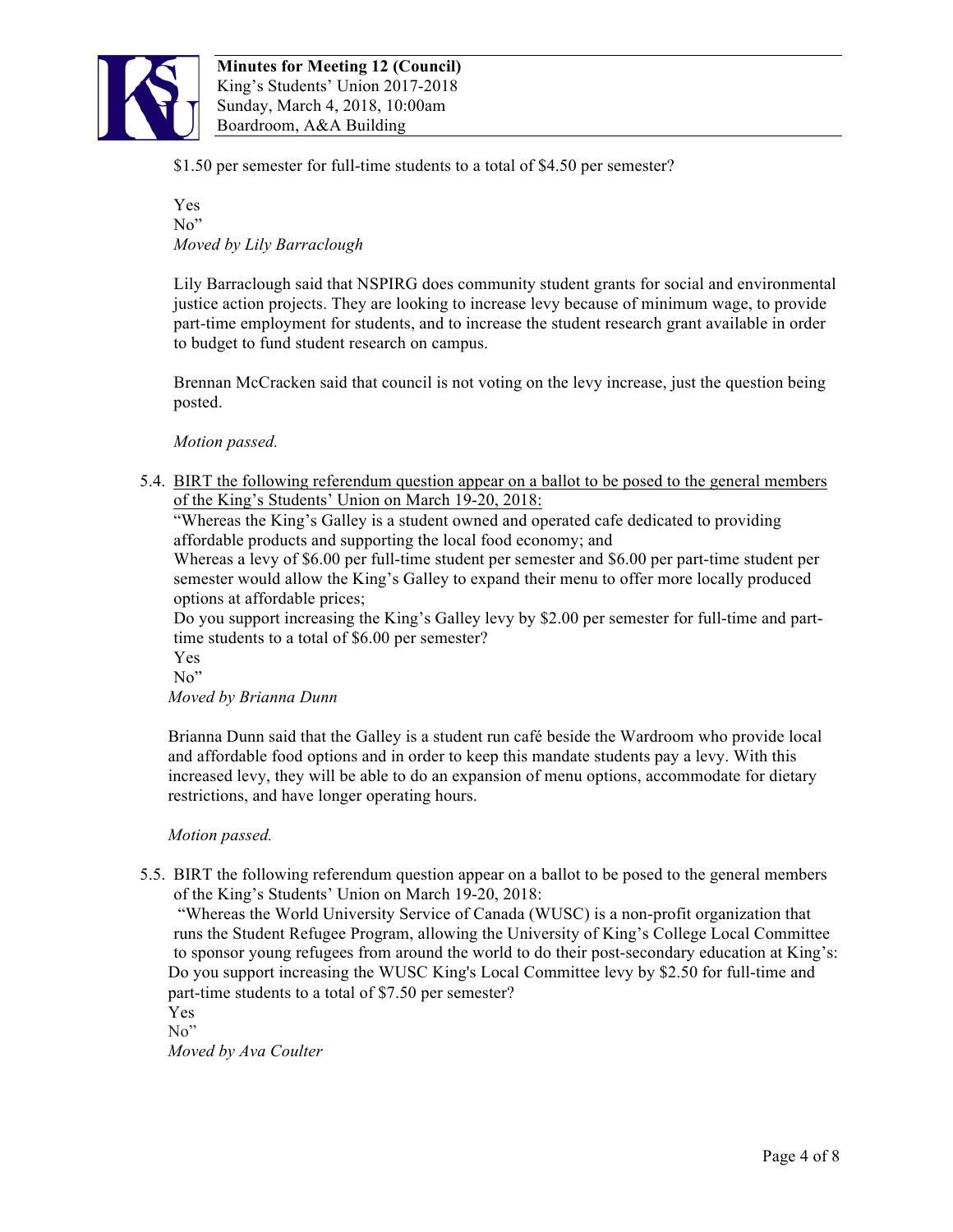

Riel Bjerke-Clarke said explained that WUSC is an international non-profit organisation that focuses on a variety of international development goals. There are over 80 local institutions across Canada that participate in the programme. The total projected cost for sponsorship for the 2017-18 school year was \$28,236.00.

*Motion passed.* 

5.6. BIRT the following referendum question appear on a ballot to be posed to the general members of the King's Students' Union on March 19-20, 2018:

"Whereas the Loaded Ladle is a non-profit cooperative dedicated to providing affordable, diverse, fresh, and nutritious food to as many people as possible; and

Whereas a levy of \$4.50 per full time student per semester and \$2.25 per part time student per semester would allow the Loaded Ladle to continue to serve full meals 4 days per week with an increase in the amount of meals provided; as well as provide education, programming and skillsharing workshops dedicated to food justice issues;

Do you support the creation of a levy at King's for the Loaded Ladle consisting of \$4.50 per full time student per semester and \$2.25 per part time student per semester?

Yes

No"

*Moved by Kate Ashwood* 

Brennan McCracken said that the question does a good job about outlining what they do, and that they do not currently have a levy so this motion would be to introduce a levy.

Cédric Blais asked if they were able to run services on King's campus.

Zoë Brimacombe said that given the Loaded Ladle isn't levied at Kings, a lot of students use their services over at Dal.

*Motion passed.*

# 5.7. BIRT the Dal/King's Swing Society be ratified as a Tier 1 society for the 2017-2018 academic year.

*Moved by Lianne Xiao*

Lianne Xiao said that she is excited to see another society ratifying. The Dal/King's Swing Society provides affordable dances, safe space, no experience needed, dance workshops here at Kings.

*Motion passed.*

5.8. BIRT the King's Dance Collective receive \$140 in contingent funding to pay a photographer honorarium and purchase snacks for their dance show on March 16 and 17, 2018 and rehearsals leading up to it. *Moved by Zoe Brimacombe*

*Finance committee recommends approval*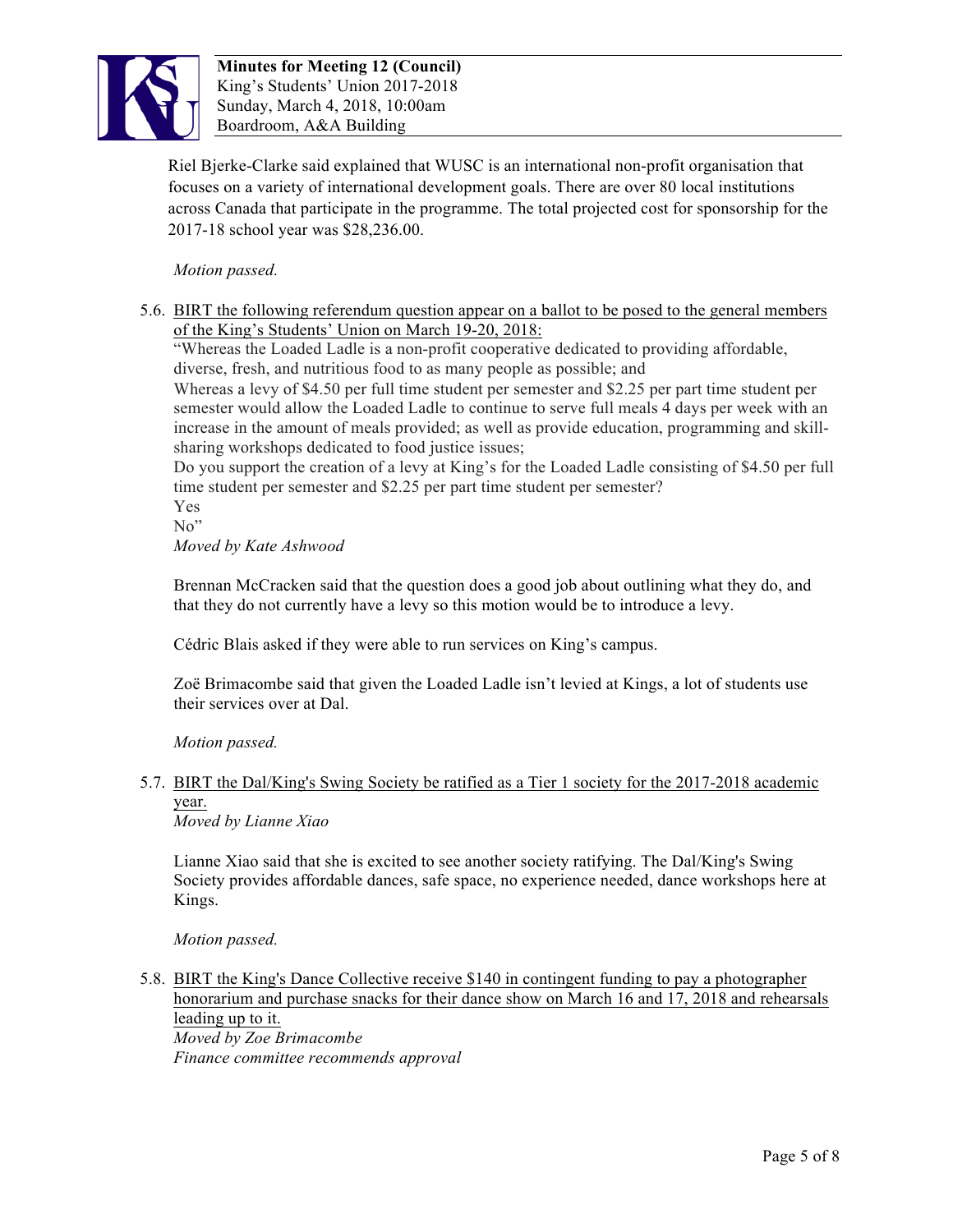

Zoë Brimacombe said that the King's Dance Collective is holding dance show on March 14 and 15. They will be hiring a photographer and buying snacks, they have done similar requests in the previous year.

*Motion passed.*

## 5.9. BIRT the Blue Devils Supporter Society receive \$300 in contingent funding to cover the costs of travelling to Truro to attend the women's rugby game from March 9-11, 2018. *Moved by Zoe Brimacombe Finance committee recommends approval*

Zoë Brimacombe said that the Blue Devils Supporting Society is requesting funding for gas and hotel coverage. They are hoping to have about 5 people attend, support the team, live tweet, spread the love for the game. The rugby team has done a lot of fundraising to go to this tournament and the athletics department does not have enough money to cover this.

*Motion passed.* 

#### 5.10. BIRT \_\_\_\_, and \_\_\_\_ be elected to the 2018 Orientation Week Coordinator Search Committee.

## *Moved by Brennan McCracken*

Brennan said that the committee will be responsible for finding the coordinators. The incoming SLVP and President also sit on this committee.

Lianne Xiao nominated Ruth Ballard. She said that Ruth was a second year student, a prior Orienation Week leader, passionate about making an inclusive orientation week experience, and wants to be involved.  $(2^{nd}$  year student, was an o-week leader, is passionate about making O-week an inclusive experience, and wants to be involved) Chris Pearse said that Ruth would bring a ton of energy and knowledge.

Lianne Xiao nominated Gill Gawron. She said that Gill was a second year student, another previous orientation week leader, fun and enthusiastic, and has experience organising events.  $(2^{nd}$ year, was an o-week leader, is fun and enthusiastic, has organized events)

Brennan McCracken nominated Ellen Zagar. Ellen was an orientation week leader last year, she believes in the importance of orientation week, and wants to help.

Lianne Xiao said that Ellen DJ'd all of move in day in 2017.

Brennan McCracken nominated Nika Lennox but said that she was happy to withdraw her name.

*Blanks were filled with Ruth Ballard, Gill Gawron, and Ellen Zagar.*

*Motion passed.*

#### 5.11. BIRT  $\ldots$ , and be elected to the 2018 CUBE Coordinator Search Committee. *Moved by Lianne Xiao*

Lianne Xiao said that the search committee will recommend candidates to be the next CUBE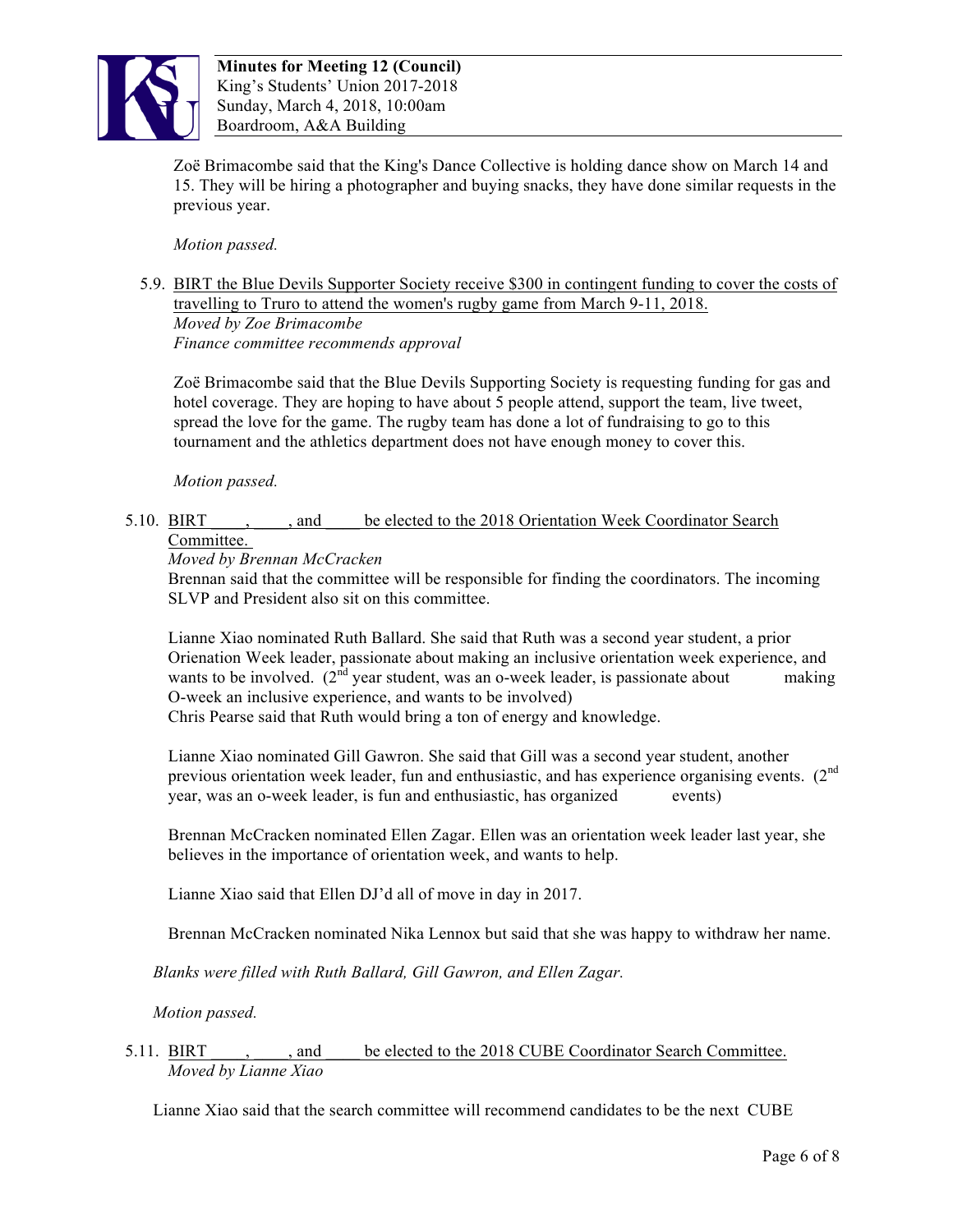

## Coordinators.

Lianne Xiao nominated Maya Palacio. She said that Maya wants to get more involved, loves sports, breathes sports, and that she is bossy and confident.

Brennan McCracken nominated Simon Gillis. He said that Simon has been a CUBE coordinator in the past, has a good sense of hiring the team, and wanted to thank everyone for their consideration.

Lianne Xiao nominated Brendan Petrasek. She said that Brendan was in his first year, would love to sit on the committee, works and announces for King's sports, and wants to see enthusiastic individuals running CUBE.

Izzy Ortner said that he is full of life and enthusiastim.

*Blanks were filled with the names.* 

*Motion passed.* 

#### *Omnibus Motion 5.12-5.14*

- 5.12. BIRT  $\ldots$ , and be elected to the 2018 Chief Returning Officer Search Committee. *Moved by Brennan McCracken*
- 5.13. BIRT , and be elected to the 2018 Scribe Search Committee. *Moved by Brennan McCracken*
- 5.14. BIRT \_\_\_\_, and \_\_\_\_ be elected to the 2018 Chair Search Committee. *Moved by Brennan McCracken*

*Brennan McCracken moved to omnibus and table motions 5.12-5.14. Seconded by Zoë Brimacombe*

Brennan McCracken said that this allows time for people to be hired and interviewed in time to do their jobs.

*Motion passed.* 

#### **6. New Business**

Brennan McCracken said that he is moving a motion on Cassie Hayward's behalf, Michael Greenlaw asked to move on from his position as Scribe and wants to get involved in his new role as Student Life Vice President. The executive will advertising for an interim scribe.

*BIRT Michael Greenlaw be payed a \$300 Honorarium for his job as Scribe for the 2017/18 Winter semester. Moved by Cassie Hayward Seconded by Lianne Xiao*

*Motion passed.* 

#### **7. Next Meeting – March 18, 2018, 10am**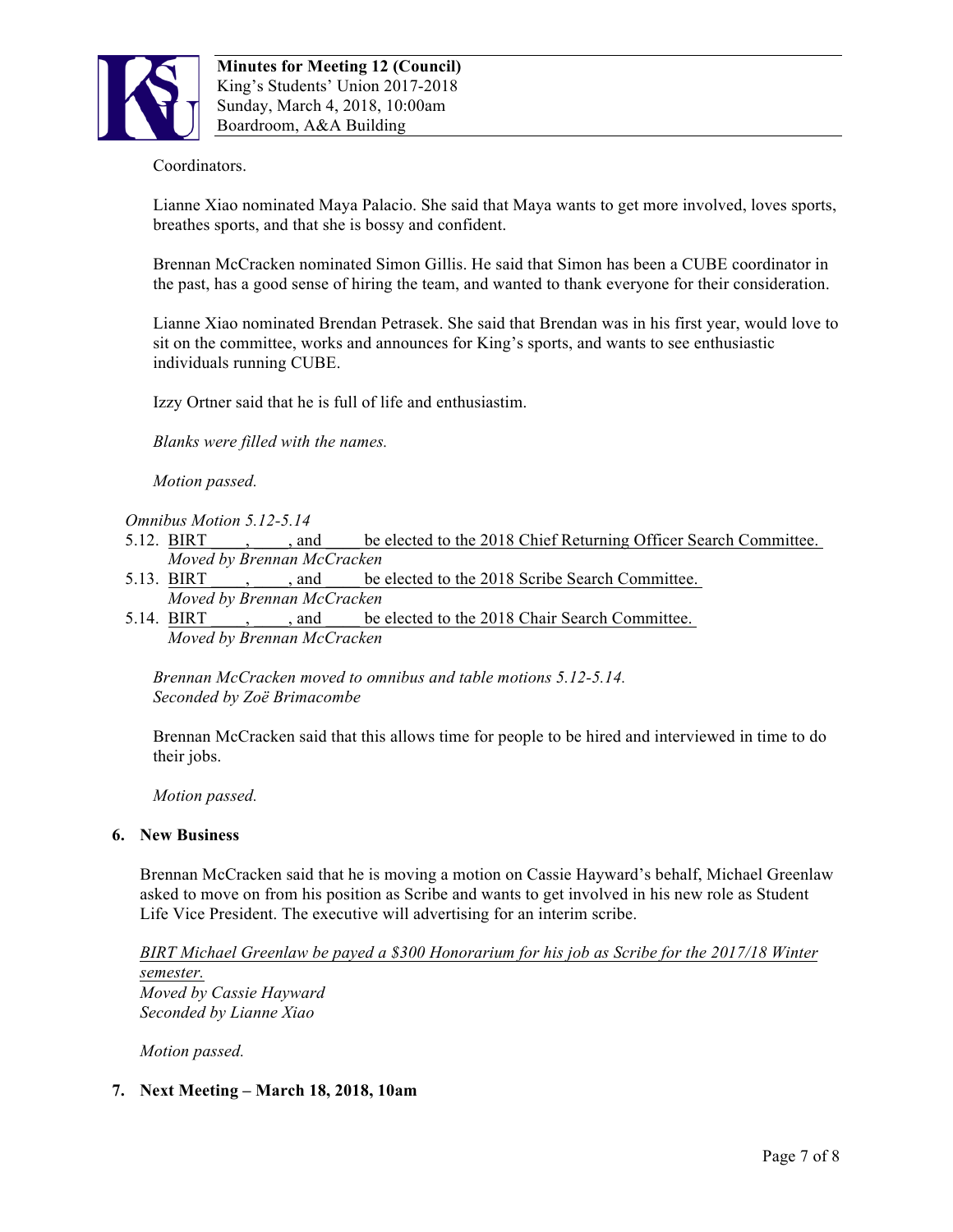

Zoë Brimacombe asked who will be the new scribe.

Brennan McCracken said that he will be doing some advertising, provide them with an honorarium per meeting, and that a new person will be in place in time for the next meeting. .

### **8. Adjournment**

*Moved by Lianne Xiao Seconded by Brennan McCracken.* 

*Council adjourned at 11:10*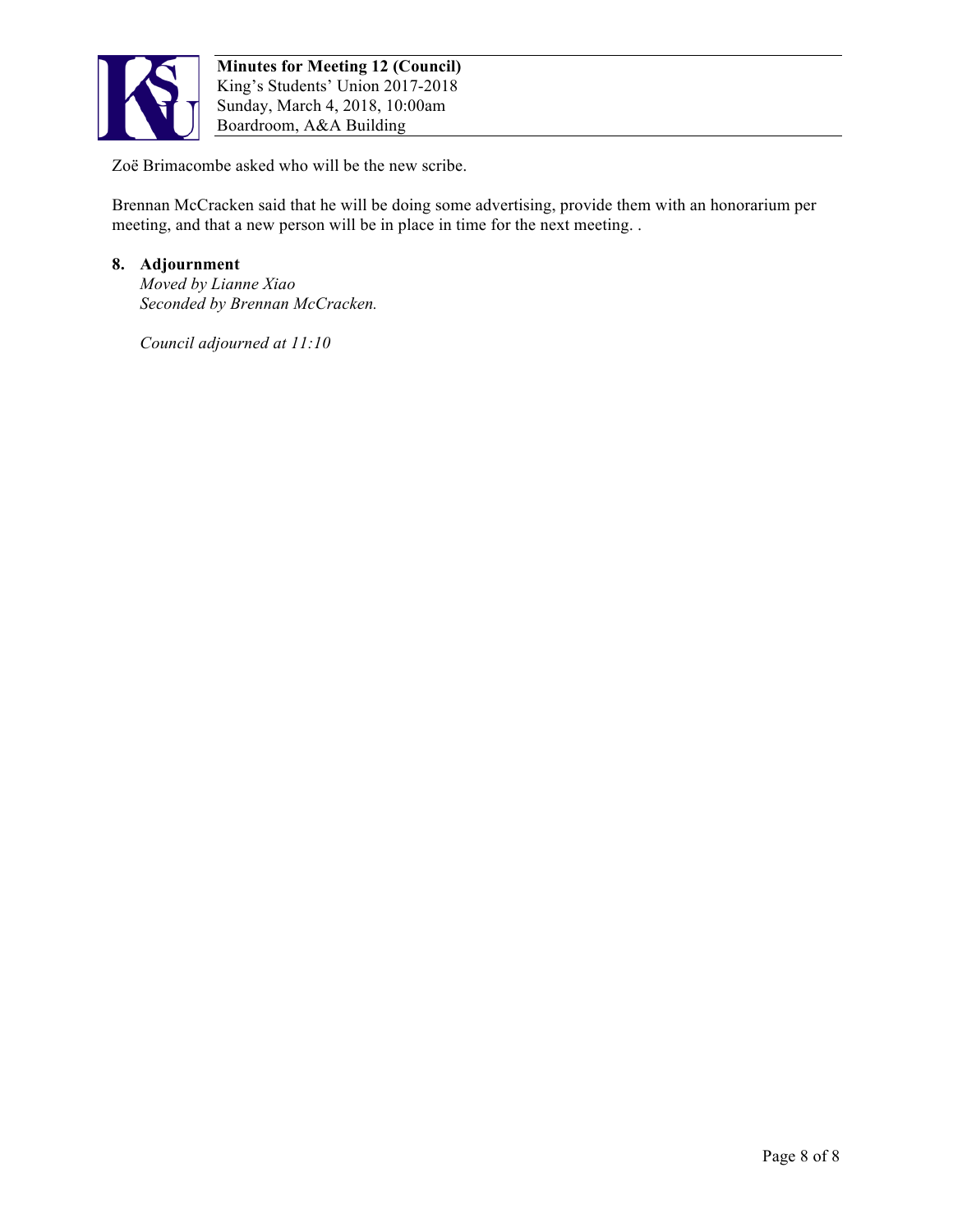Report of the President Brennan McCracken KSU Council March 4, 2018

Reporting Period: February 8, 2018 – February 28, 2018

### **1. Internal – Union Affairs**

- 1.1. KSU Executive / BoG rep changeover
	- I continue to work with staff to plan changeover workshops and processes for the incoming executive members and Board of Governors representatives! All incoming executive members and Board reps have received a schedule of workshops that teach skills necessary to work for the students' union.
	- The changeover process will include workshops on reaching your members, doing media, the history of the Wardroom and the Galley, Union finances, and more! We will also be receiving workshops from the Canadian Federation of Students – Nova Scotia and the South House Sexual and Gender Resource Centre.
- 1.2. Galley Board of Directors
	- The Galley Board of Directors met on February 13. The Board received a report from the Hospitalities Coordinator that included staff updates, an updated list of suppliers, and new products. The Board also reviewed the Galley's budget for the 2017/2018 fiscal year.
	- The Board discussed and reviewed the updated Galley Space Agreement. With the Board's consensus, I signed an updated space agreement between the King's Galley and the University.
- 1.3. "Dear Bill" outreach
	- On February 28, a number of councillors and volunteers spoke to students in the Wardroom about the immediate need to reduce tuition fees. While the University President continues to suggest that King's conduct an external review of the impact of tuition fees, students know that no review is necessary: we cannot continue to bear increases to tuition and fees. I created materials to support the outreach.
- 1.4. Graduation Week updates
	- Planning for graduation week is underway. On February 14, there was cake for grads in the Wardroom. Students received information about grad week and filled out surveys about grad events for a chance to win three Galley grilled cheeses.
	- Nominations are currently open for the positions of Valedictorian, Honorary Grad Class President, and Grad Class Gift. Nominations have been advertised via posters, social media, the KSU website, and an e-newsletter for Grads. Nominations will close on March 7, 2018 at 11:59pm, sample speeches night will be in the Wardroom at 8:30pm on March 15, and voting will take place online between March 15-22, 2018.

## **2. External – University**

- 2.1. Nick Hatt Farewell Reception
	- On February 12, I attended the farewell reception for outgoing Dean of Students Nick Hatt. I gave a short speech on behalf of students to thank Nick for his years of tireless and generous work to support students at King's. It was an honour to celebrate and wish Nick well with so many people, particularly students.
- 2.2. Town Hall on College Finances
	- On February 8, I attended the Town Hall on College Finances.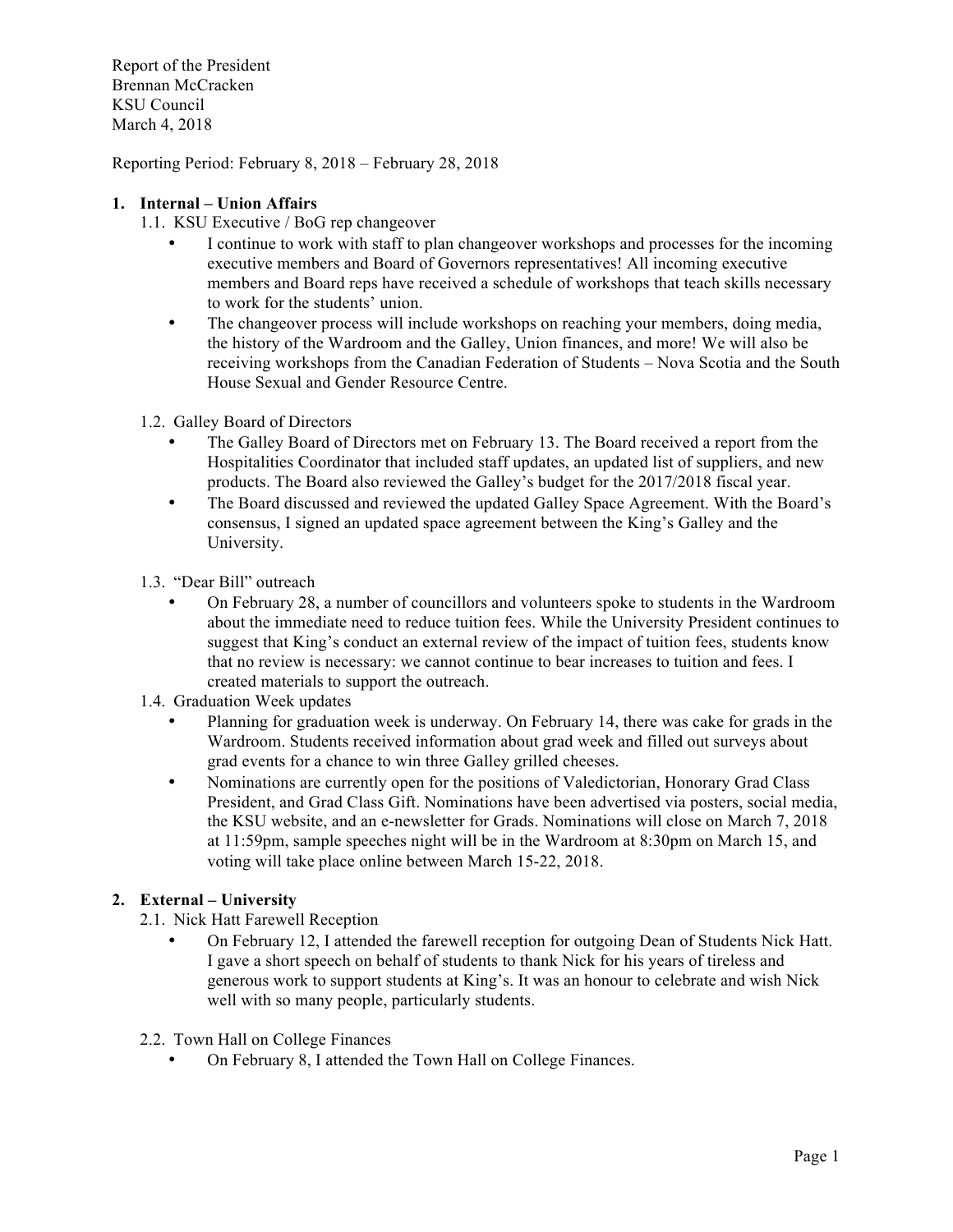Report of the President Brennan McCracken KSU Council March 4, 2018

- 2.3. Enrolment Management Committee
	- February 9, I attended a meeting of the Enrolment Management Committee. I reminded committee members that the high up-front cost of an education at King's remains a central barrier to accessing education, particularly for students who come from marginalized backgrounds.

#### **3. External – Other**

*No updates for the reporting period.* 

## **4. Upcoming Dates**

- 4.1. Board of Governors Executive Committee
	- The Board of Governors Executive Committee will be meet on March 8. I will be working with the incoming President and incoming/outgoing Board of Governors representatives to prepare reports for this meeting and the upcoming meeting of the Board of Governors on March 23.

#### 4.2. Changeover

• Executive members and Board of Governors representatives will officially take over their positions on March 15. It has been an absolute pleasure working with this council and this executive, and I can't wait to see what Lianne, Michael, Marie, Isabelle, Izzy, JS and Chris accomplish in the upcoming year.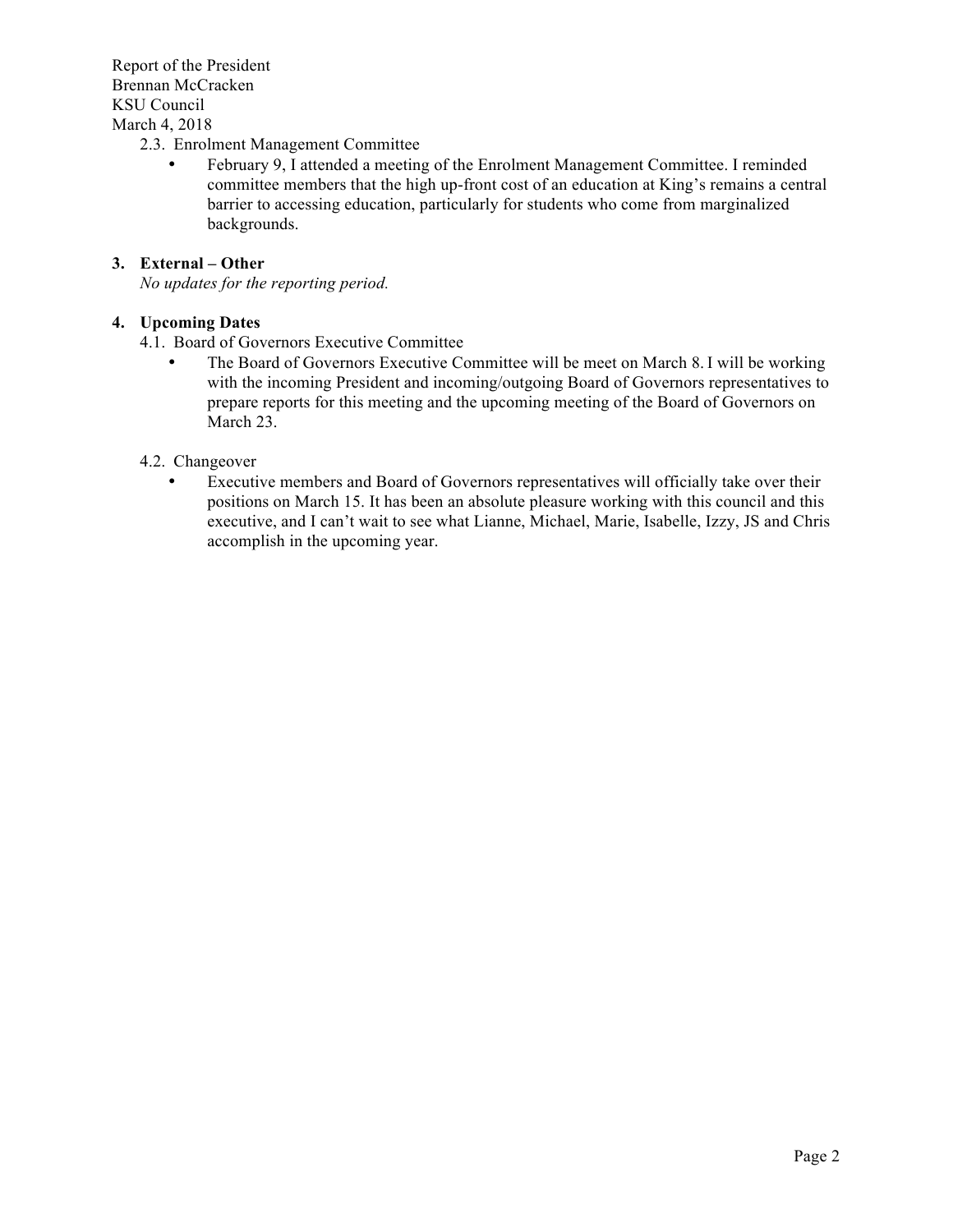Report of the Student Life Vice-President Lianne Xiao KSU Council March 4, 2018

Reporting Period: February 8, 2018 – February 28, 2018

### **1. Internal – Union Affairs**

- 1.1. Hidden Figures Screening
	- On February 12, the Racialized Students' Collective held a screening of Hidden Figures.
- 1.2. Celebration of Non-Assimilation
	- Between February 26 and February 28, the Racialized Students' Collective held a series of events to celebrate Black History Month, titled "Celebration of Non-Assimilation." We held a dance party in the Wardroom, a movie screening of Moonlight, and a literature and poetry night. These events were all successful and provided a safe space for discussion. Thank you to those of you who made these events as successful as they were!

## **2. External – University**

- 2.1. Chaplain Advisory Committee
	- On February 9, I attended a meeting of the Chaplain Advisory Search Committee. The committee has finished consulting with respective constituents. On February 16, External Vice-President Marie Dolcetti-Koros attended a meeting of Chaplain Advisory in my place.
- 2.2. Dean Advisory Search Committee
	- On February 13 and 27, I attended a meeting of the Dean Advisory Search Committee. The committee has finished consulting with respective constituencies on campus including the dons, academic department heads, and students.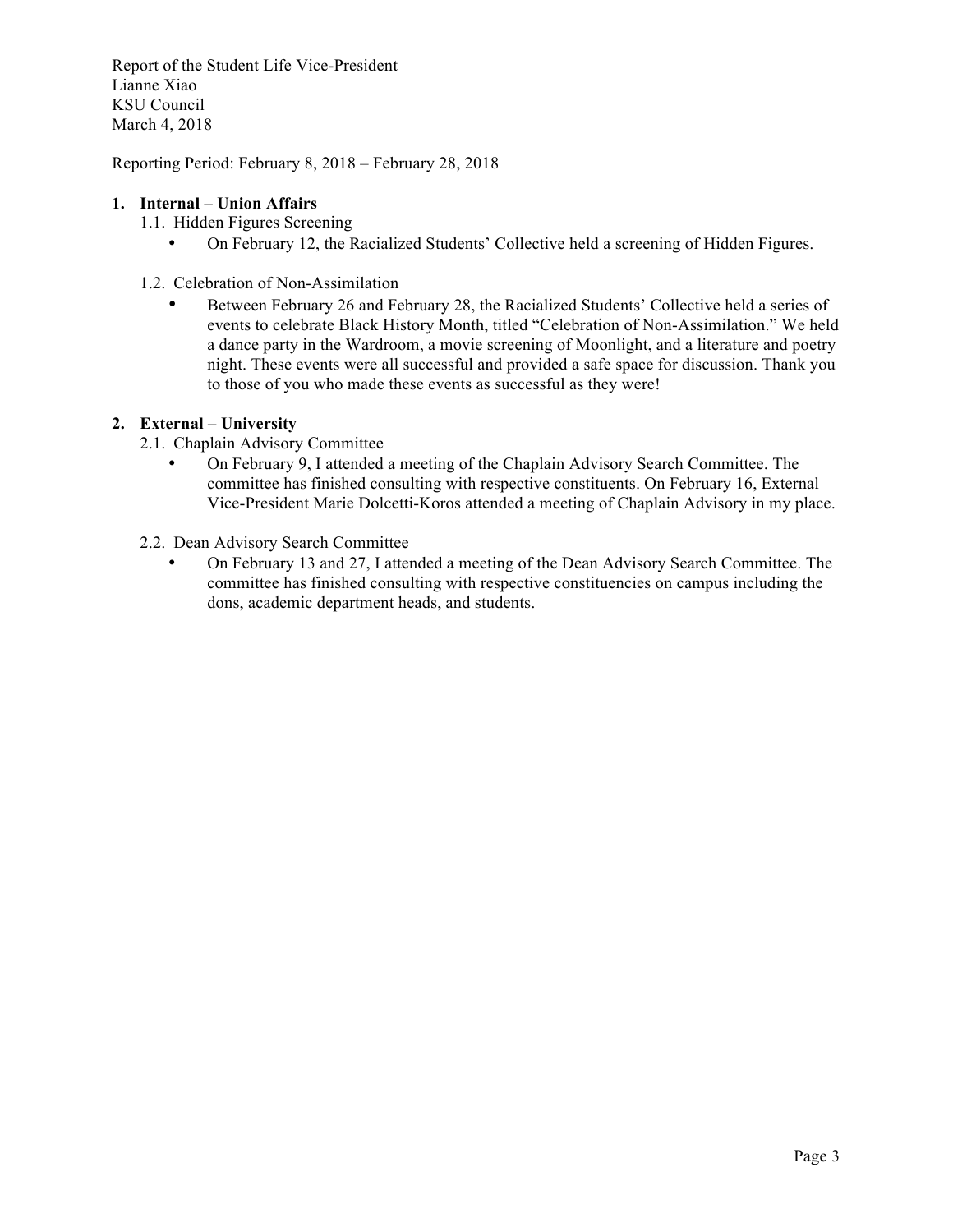Report of the Financial Vice President Zoe Brimacombe KSU Council March 4, 2018

Reporting Period: February 8, 2018 – February 28, 2018

### **1. Internal – Union Affairs**

- 1.1. Councillor Potluck
	- On February 11, councillors gathered for an informal potluck at my apartment.
- 1.2. Galley Board of Directors
	- On February 13, I attended a meeting of the Galley Board of Directors. The board received the report of the Hospitalities Coordinator, reviewed the 2017/18 budget and year-to-date statements, and discussed revisions to the Galley space agreement.
- 1.3. Elections and Changeover
	- I began training incoming FVP Marie Dolcetti Koros on the duties of the position. Marie has joined me at meetings of Budget Advisory Committee, KSU Finance Committee, and the university's Finance, Audit, and Risk Committee. We will continue to work together to ensure that Marie's transition into this position is as smooth as possible.
- 1.4. General Liability Insurance
	- As of February 14, the KSU's general liability insurance policy has been renewed. Following discussions with university administrators and the executive committee, we have opted to increase our coverage to \$2M from \$1M. This change will ensure that we continue to be able to partner with off-campus groups to host panels and events on King's campus.

## **2. External – University**

- 2.1. Town Hall on College Finances
	- On February 8, I attended both sessions of the university's Town Hall on College Finances. The President and Bursar presented enrolment projections, options under consideration to address Kings' growing deficit, and potential themes for future major gifts campaigns.
- 2.2. Finance, Audit, and Risk Committee
	- I was unable to attend a meeting of Finance, Audit, and Risk Committee on February 12. I have since reviewed the minutes from the meeting, and no major decisions were made, although long term financial planning and the King's endowment were discussed.
- 2.3. Budget Advisory Committee
	- On February 14, I attended a meeting of Budget Advisory Committee. The committee received requests for budget increases from the Foundation Year Program and the Advancement office. At this meeting I presented "Making The Right Choices: Student Recommendations for The 2018/19 King's Budget" to the committees, a document that was developed through discussions with students, councillors, and executives over the course of this year.
	- On February 28, I attended a meeting of Budget Advisory Committee with incoming FVP Marie Dolcetti Koros. The committee received updates from the President on work being done in various areas of the college to minimize the deficit, discussed a proposed budget increase for the chapel music program, and reviewed a report from the Registrar on student recruitment and conversion.

## **3. External – Other**

*No updates for the reporting period.*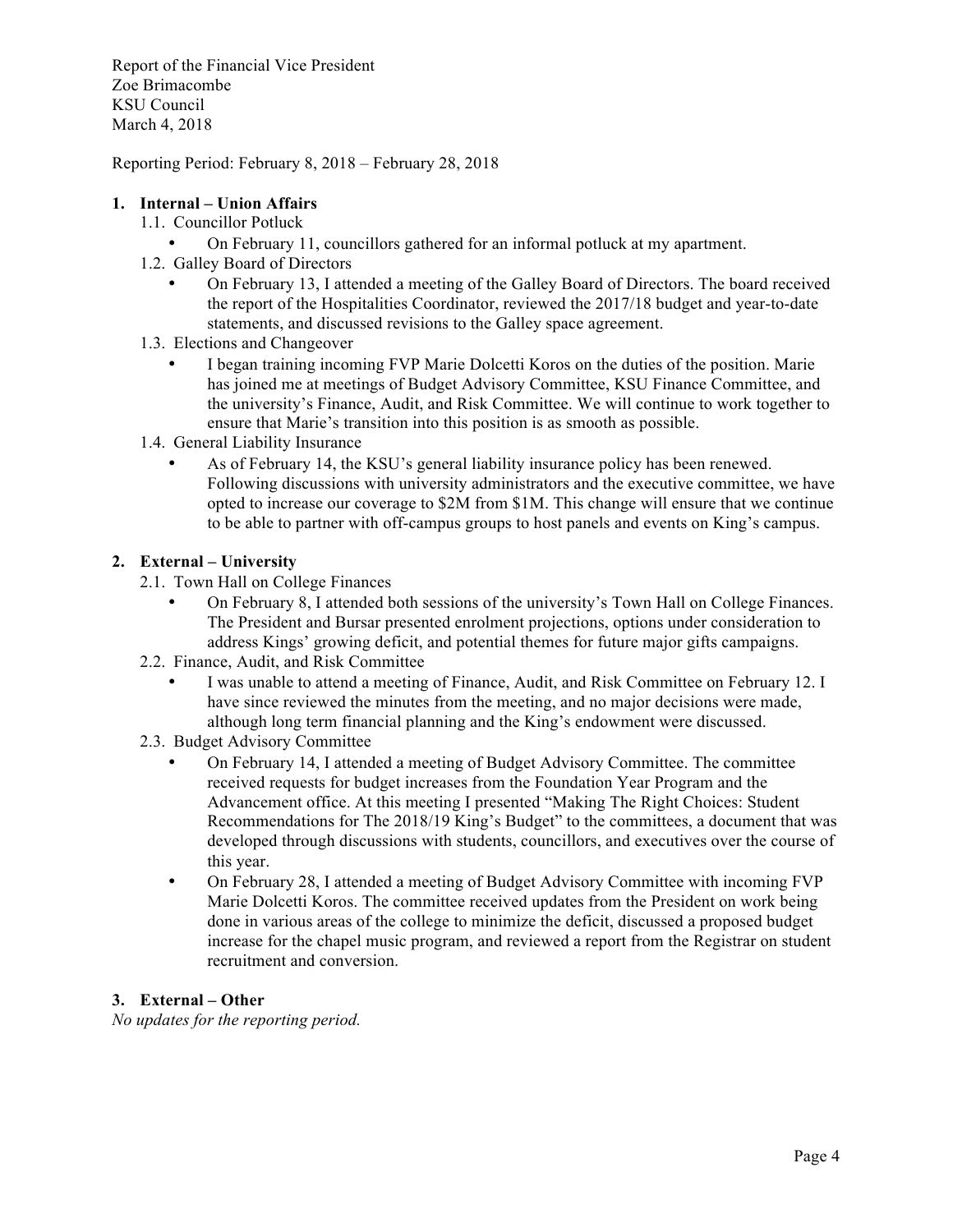Report of the External Vice President Marie Dolcetti Koros KSU Council March 4, 2018

Reporting Period: February 8, 2018 – February 28, 2018

### **1. Internal – Union Affairs**

- 1.1. Union Hired Positions
	- I continue to meet with our UHP to support Racialized Students and UHP for Mental Health Research.
- 1.2. Changeover
	- I am beginning the changeover process into the position of FVP and preparing the incoming EVP.

## **2. External – University**

2.1. Nick Hatt Farewell Reception

- On February 12, I attended the Farwell Reception for Dean of Students, Nick Hatt.
- 2.2. Chaplain Search Committee
	- On February 16, I attended the Chaplain Search Committee meeting in place of SLVP, Lianne Xiao.

## **3. External – Other**

- 3.1. Student Government Roundtable
	- On February 22, Maya Palacio and I attended a student government roundtable meeting with the Department of Labour and Advanced Education and students from across the province. We discussed barriers faced by international students in Canada and in Nova Scotia.
- 3.2. Fees and Workshop Outreach
	- On February 27, we did outreach in the Wardroom with the support of the Canadian Federation of Students- Nova Scotia Chairperson, Aidan McNally. We discussed tuition fees at King's and students took photos calling on University President, Bill Lahey to reduce tuition fees. We also talked about the DYI Reusable Pad Workshop.

#### **4. Upcoming Dates**

**4.1.** Fight the (Journalism) Fees! Organizing meeting

- We will be having an organizing meeting on Monday March 12, from 4-5pm in Classroom 3, discuss Journalism fees at King's – open to all students! I encourage you all to attend.
- •